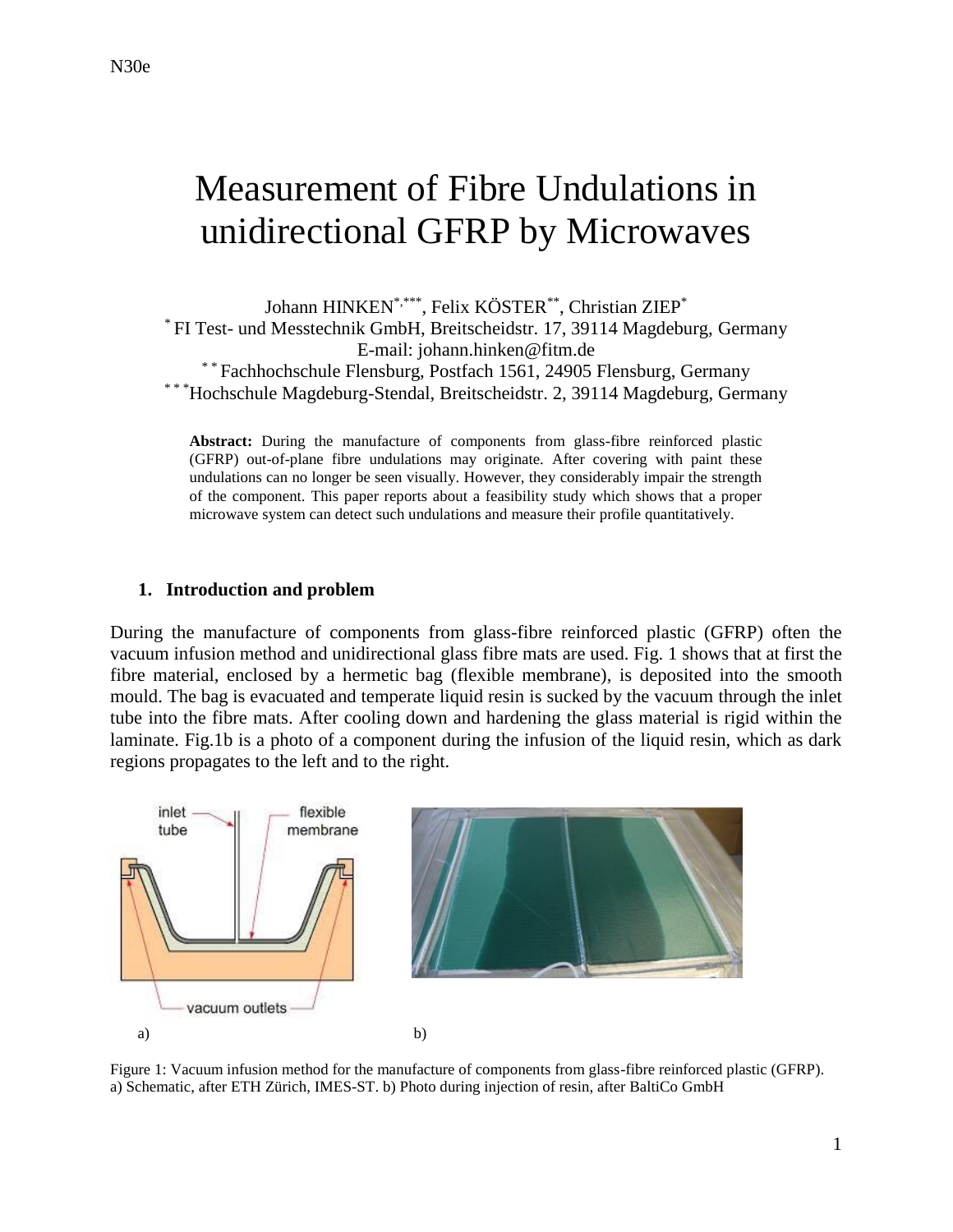The bottom side of the laminate is smooth like the mould, the top side is less smooth. Occasionally at the bottom side of the component resin enrichments arise, together with fibre undulations which are perpendicular to the surface. At the latest when the component is coated with paint and/or gelcoat these undulations cannot further be seen visually. However, they significantly impair the strength of the component. So the problem arises to detect and to determine the strength of the undulations.

The feasibility study for the detection and measurement of such undulations is described in the following and performed at the sample of fig. 2.



Figure 2: Sample with artificial fibre undulation. a) Top view. b) Side view

In fig. 2b at the top side one can see the dark resin enrichment with the fibre undulation adjacent to it at its bottom side. On the top side a thin cover layer of biaxial GFRP is added. In the top view of fig. 2a the resin enrichment lightly shows through the biaxial GFRP layer.

## **2. Concept to solve the problem**

On the top side of the component, fig. 2a, from an antenna a microwave is irradiated into the component. This microwave passes regions with different permittivity (dielectric constant), e.g. air 1; epoxy resin 3.0; E glass 6.5. Therefore these different regions can be modelled by transmission lines with different impedances and phase constants. Reflections occur at each surface between the regions. The total reflection is measured and evaluated.

More specifically, for the non-destructive measurement of the fibre undulation the sample is scanned in several parallel lines, vertical in fig. 2a. A momentary situation is sketched in fig. 3a. From a transmitter via the antenna a signal is incident onto the sample. A reflected signal is received by a receiver and then evaluated. This reflected signal consists of several single signals, which are determined by the single layers: the outside air, the biaxial GFRP, the resin region, and the very thick unidirectional GFRP.

Fig. 3b shows the approximate high-frequency equivalent circuit of this structure. The single regions are characterized by their different wave impedances  $Z_0$ ,  $Z_G$ , and  $Z_H$ , respectively. The nearly infinitely thick unidirectional GFRP is characterized by the load ZG. The constant thickness of the biaxial GFRP is b, the variable thickness of the resin is d.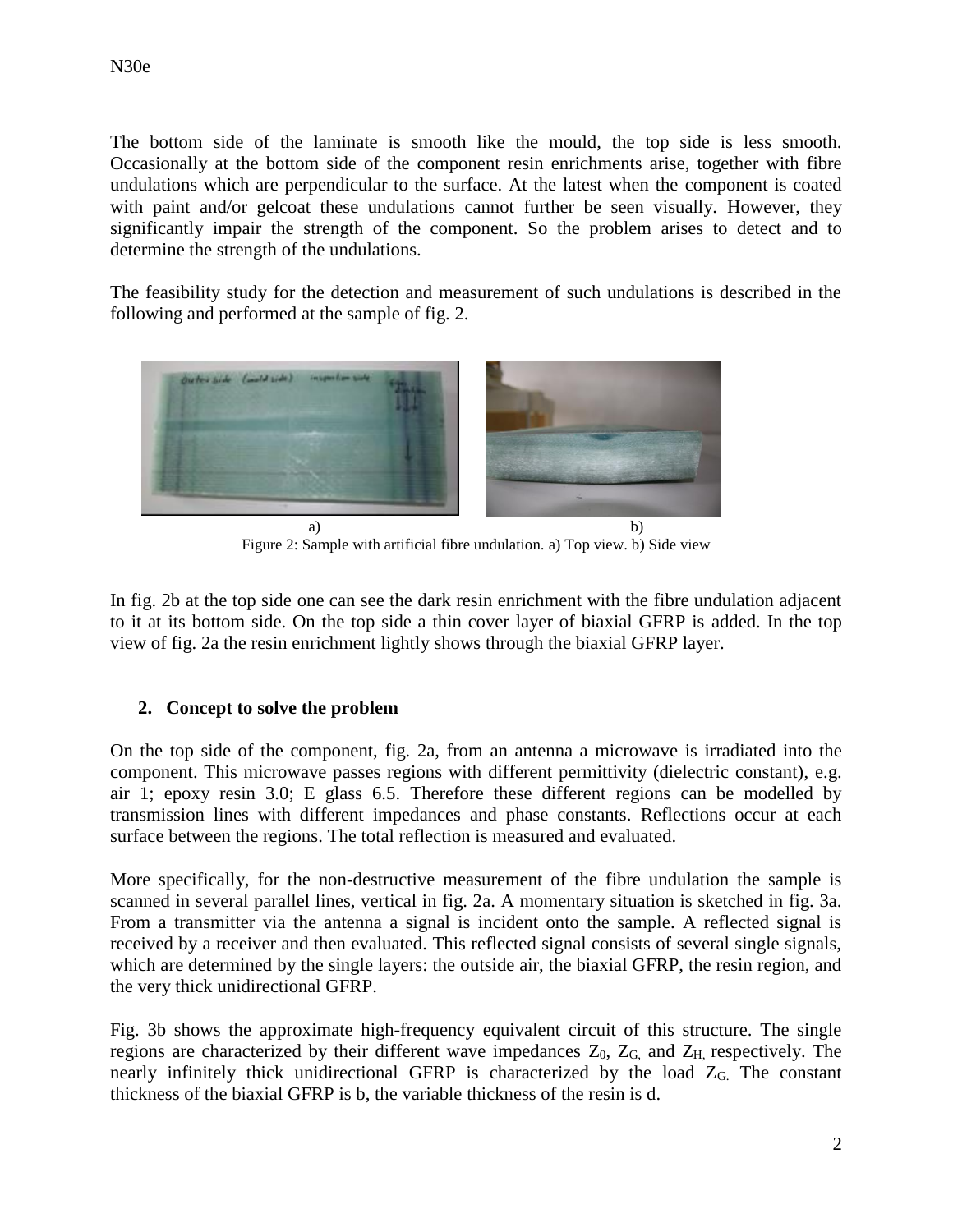For the calculation of the wave impedances and phase coefficients the formulas for the field wave impedance and the phase coefficient in free space with the respective permittivity from above were used. For the permittivity of GFRP the value of 4.7 was used which is the weighted average of resin and glass at an assumed fibre-volume-ratio of 50% and which is fairly consistent with direct measurements of the unidirectional GFRP.



Figure 3: Structure and calculation model of fibre undulation. a) Structure of momentary situation. b) high-frequency equivalent circuit with sections of transmission lines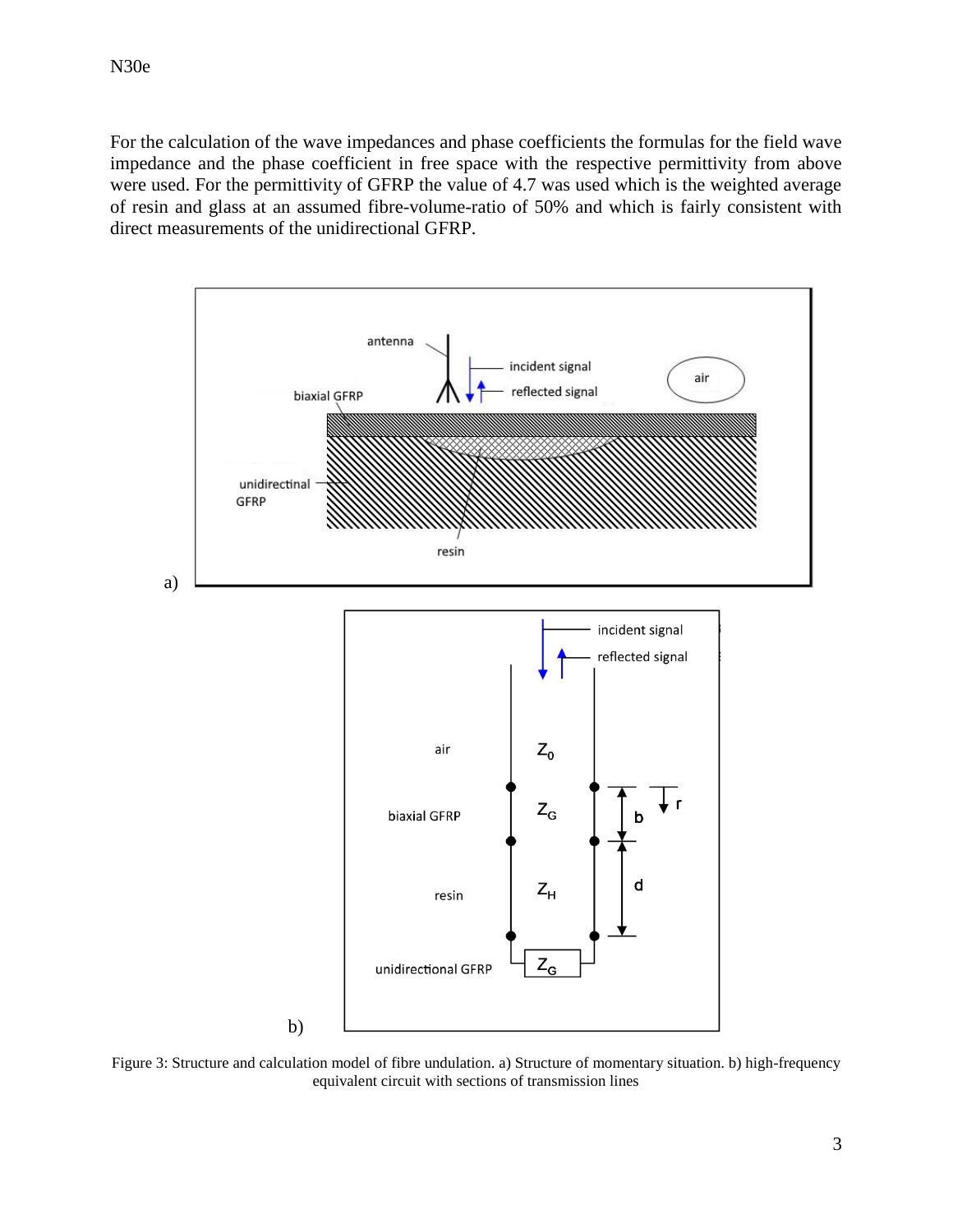The complex reflection coefficient r is the ratio of the reflected signal to the incident signal. It was calculated for this structure. The result, with variable resin thickness  $d = 0...6$  mm, is sketched in fig. 4 as a locus curve in the complex plane. The thickness of the biaxial GFRP layer is assumed to be 1.2 mm. According to the calculation model the locus curve is a circle which for the present values is repeatedly passed about 1 ½ times. Strictly speaking, parts of the locus curve would coincide. But in fig. 4 they are sketched a little bit apart for a better understanding. This idealized calculated curve was used as the basis for the data evaluation of the measurements which are described in the following.



Figure 4: Locus curve of reflection coefficient r with variable resin thickness d

### **3. Measurements and data evaluation**

Fig. 5 shows a top view of the sample with 4 scan lines added in red colour.

Figure 5: Sample with 4 scan lines in red colour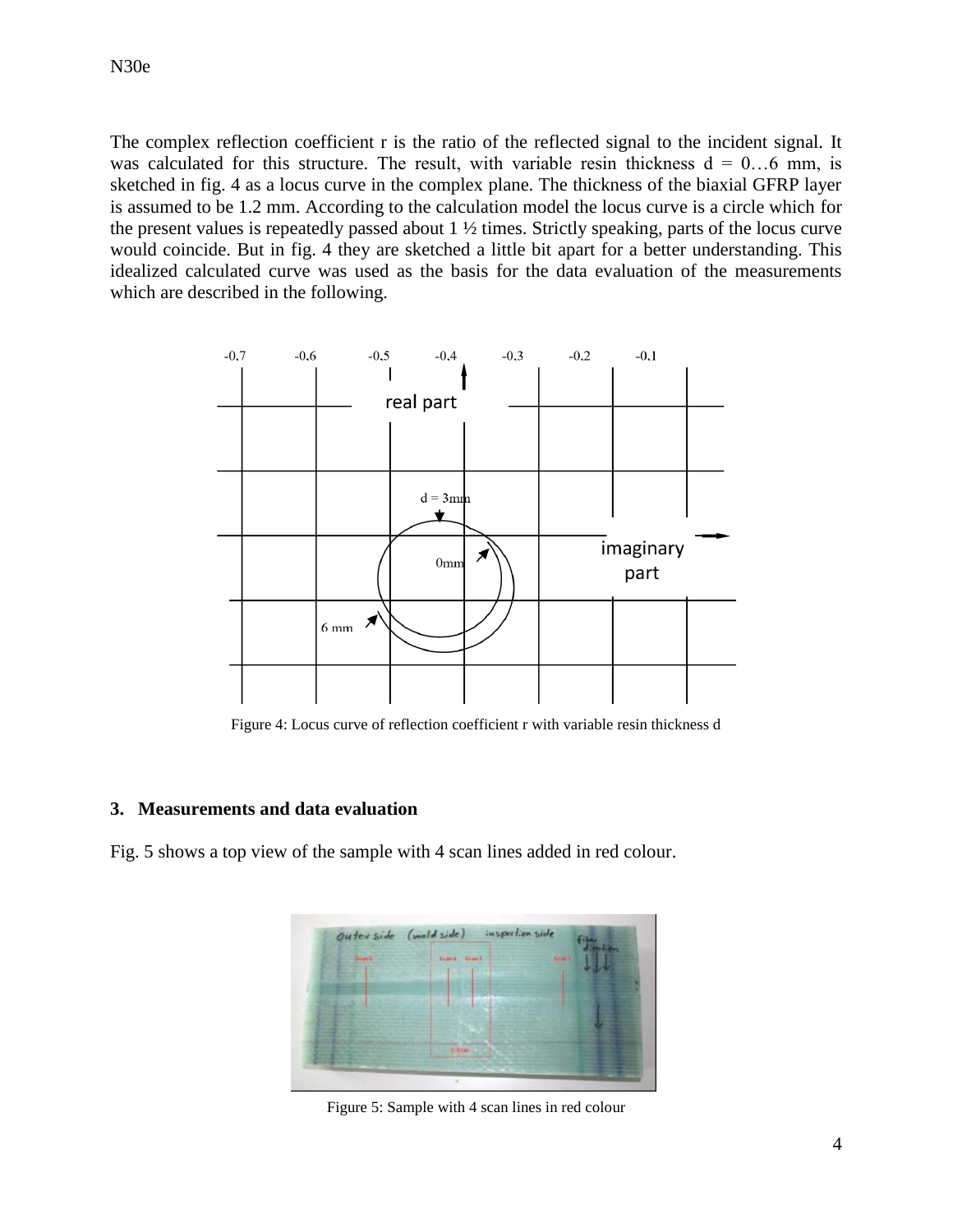Fig. 6 shows a part of the 24 GHz measurement setup with positioning stage. The blue cable on the right hand side leads to a network analyzer to measure the reflection coefficient. The antenna is an open waveguide with flange and located about 1 mm above the sample.



Figure 6: Measurement setup with positioning stage

Fig.7 on the right hand side shows the measured locus curve of the complex reflection coefficient. The knot on the right results from passing regions outside the resin enrichment: inhomogeneities of the material are the reason for the widening of a dot in theory to this knot in practice.

When the antenna is passed across the surface in the region where the resin enrichment is below the surface, in fig.7 at first the circle is passed in clockwise direction until the thickest part of the resin enrichment is reached. This is the end at the lower left of the white curve. When further moving the antenna over regions with decreasing resin enrichment the curve is passed again, but anticlockwise, until it ends in the mentioned knot. The clockwise and anticlockwise plots are not completely congruent because of asymmetries in the resin enrichment.

On the left hand side of fig. 7 the imaginary part of the reflection coefficient as a function of the length coordinate of the scan is shown. From this curve one can determine the width of the resin enrichment region or fibre undulation, respectively. This width is marked by the green horizontal lines. On the right hand side of fig. 7 in the locus curve two auxiliary lines are added. These originate from the centre of the circle. The one auxiliary line tending to above right passes the knot and therefore represents the resin thickness zero. The other auxiliary line tending to the lower left through the end of the curve represents the maximum resin enrichment. The angle range between these green auxiliary lines is evaluated using fig. 4 and results in the maximum thickness of the resin enrichment.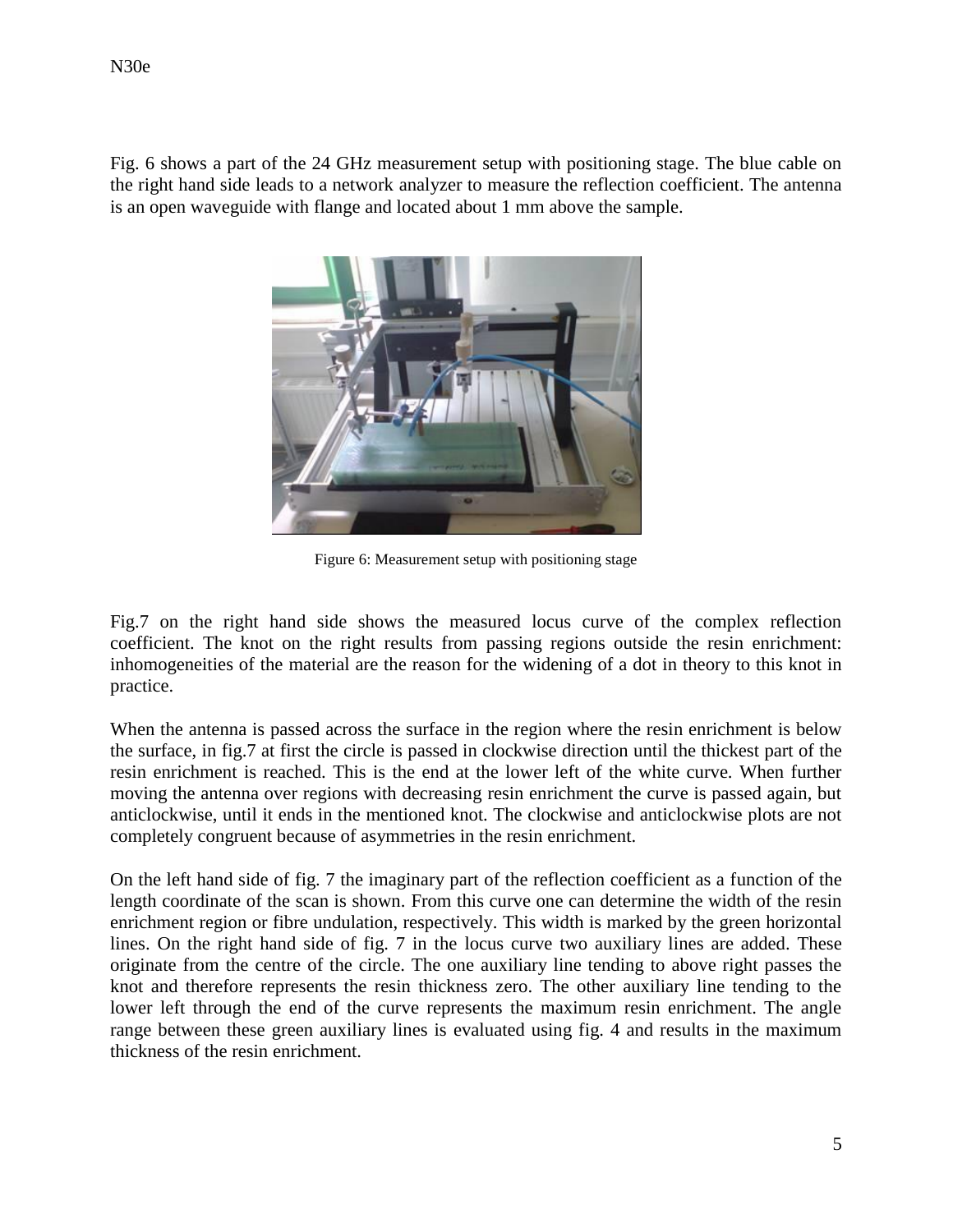

Figure 7: Imaginary part (left) and locus curve (right) of scan 2

The calculation model has some drawbacks. For example the attenuation of the field strength of the incident wave by widening of the radiation beam and scattering at the glass fibres is not taken into account. This and further effect can lead to a deformation of the locus curve, for example like in fig. 8 which shows scan 1.



Figure 8: Imaginary part (left) and locus curve (right) of scan 1

However, because in spite of attenuation the phase relations are largely saved, the resin thickness can still be calculated from such a deformed curve. The green auxiliary lines in fig. 8 still correspond to the positions with resin thickness zero and maximum, respectively.

This method can be applied not only to determine the maximum resin thickness but also to determine the thickness variation along the whole scan line. Fig. 9 shows this evaluation of scan 2.